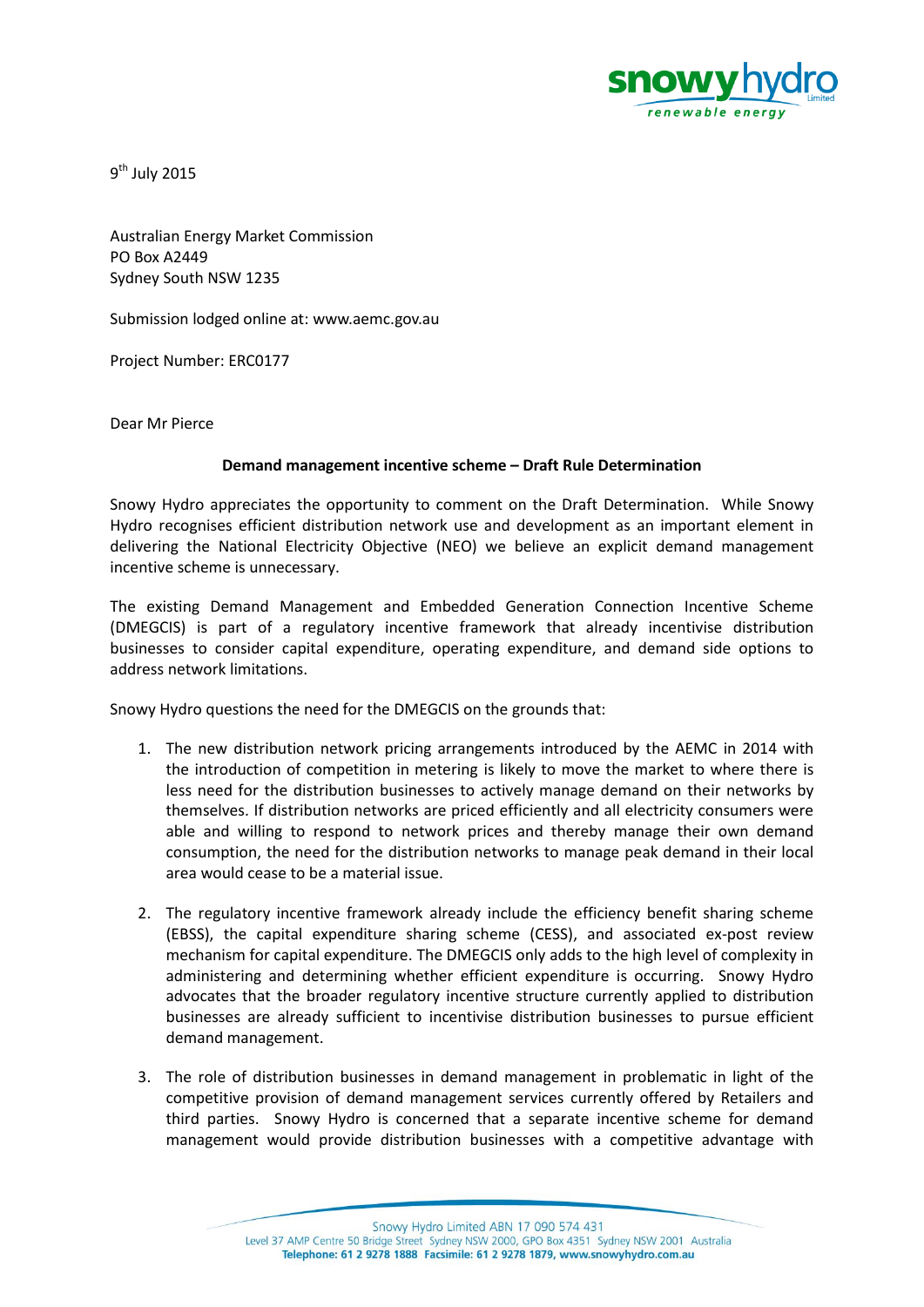asymmetric information and a regulated revenue stream that is not available to the wholesale (competitive) Market Participants.

In recent times it is commonly recognised that the electricity sector is subject to large number of macro changes with technological and economic advances in a range of technologies. Some examples are as follows:

- Smart meters and smart appliances;
- Battery storage technologies and the potential growth of electric vehicles (battery or fuel cell based); and
- Distributed generation particularly solar PVs.

With these factors there is a large degree of uncertainty in relation to the use of, and reliance on distribution networks. Future distribution networks are likely to deliver a range of functions and services not currently needed or offered and some customers may end up being self proficient and disconnect from the grid.

Since it is not possible to know what a customer of the future will look like and what they want, it is impossible to quantify the long term benefits to consumers of demand management services.

Consequently, networks should not be allowed to undertake projects that undermine customer response and potential benefits in the future. For example the Demand Management Incentive Scheme (DMIS) and Demand Management Innovation Allowance (DMIA) may undermine benefits to one group of customers to respond to new distribution network pricing arrangements and at the same time interfere with the competitive wholesale energy market. The end result is an increase the network costs which are subsequently socialised across all end consumers.

Snowy Hydro believes it is therefore unclear and unlikely that the rule change would lead to sustained benefits to consumers. We advocate that the AEMC must establish that the proposed DMIS/DMIA arrangement meets the NEO prior to proceeding with the draft rule change recommendations.

## **Transitional arrangements?**

Snowy Hydro sees this as a difficult area of reform as it blurs the boundaries between the competitive market Participants and regulated entities and hence we advocate caution with the proposed changes.

We remain concerned that the current draft rules are unlikely to achieve long term benefits to consumers and are likely to interfere and undermine other regulatory reforms such as cost reflective network pricing. In addition, the demand management incentive scheme is likely to interfere with efficient functioning of the wholesale market (signals to consumers), and may also interfere with retailer/customer relationships.

We anticipate that the cost reflective network pricing will be effectively implemented, and will provide signals to foster efficient customer responses. On this basis we believe there is no need for a DMIS/DMIA scheme.

We recognise cost reflective network pricing will take time to implement and require the rollout of smart meters. However, as outlined earlier we believe other existing incentive arrangements already provide sufficient incentives for distribution businesses to invest in demand management.